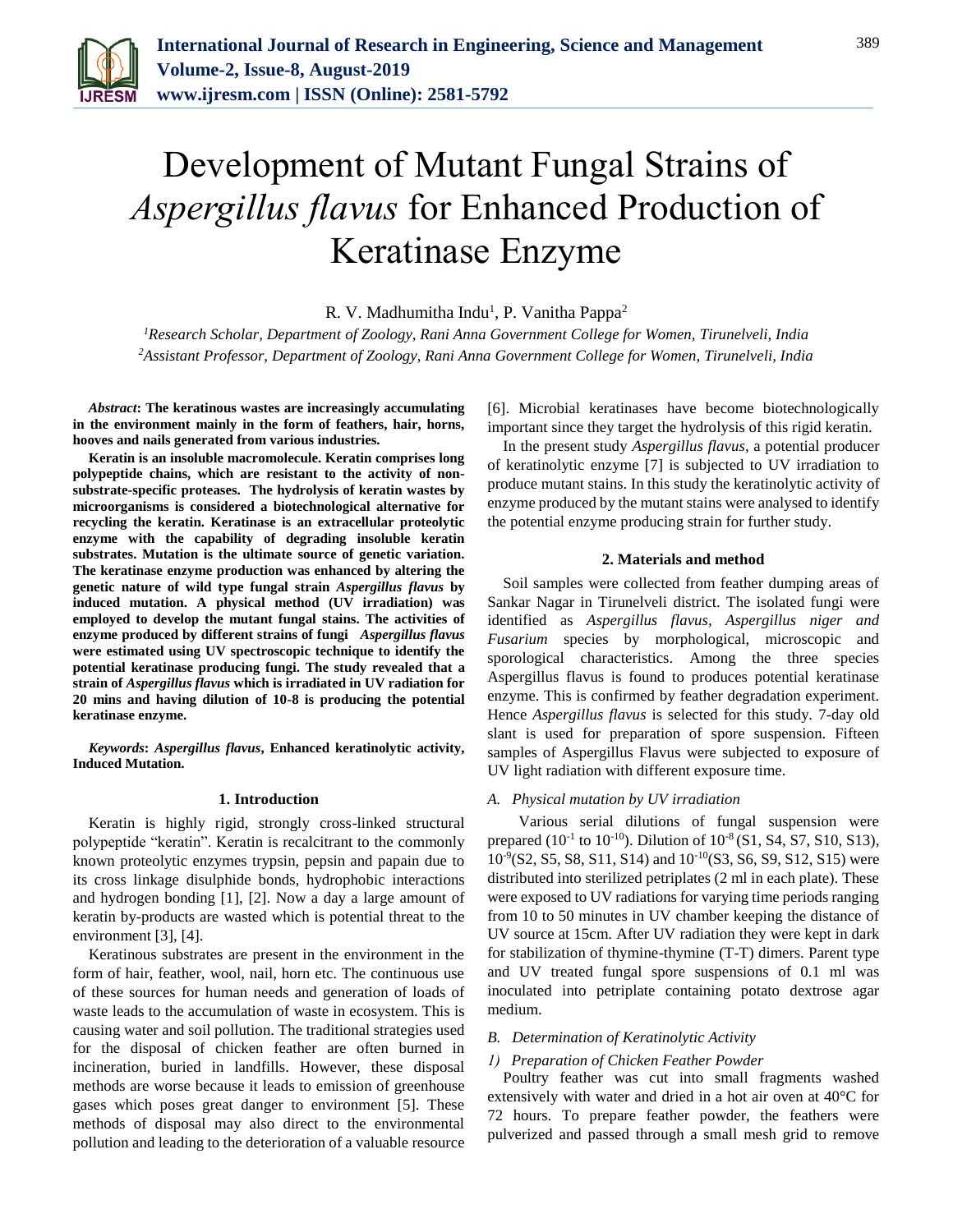

coarse particles.

# *2) Inoculum Preparation*

Spore suspension of the fungal isolates was prepared by adding 10 mL of sterilized water to 7 days old fungal isolates growing on plates of potato dextrose agar. The final concentration of the spore suspension was adjusted to about  $2x10^6$  mL<sup>-1</sup>.

# *3) Feather meal preparation*

Feather meal medium contain (g  $L^{-1}$ ); MgSO<sub>4</sub>.H<sub>2</sub>O; 0.5,  $KH_2PO_4$ ; 0.1, FeSO<sub>4</sub>.7H<sub>2</sub>O; 0.01 and ZnSO<sub>4</sub>.7H<sub>2</sub>O; 0.005, the pH was adjusted to 7.5. The medium was supplemented with chicken feather powder as a sole source of carbon and nitrogen [8].

# *4) Degradation of feather by Isolated Fungi*

In 100 mL conical flasks, 50 mL of the feather meal medium along with 1.5 g of poultry feather powder was added separately in each flask then autoclaved. After cooling, the flasks were inoculated by 5 mL of spore suspension and incubated under shaking (120 rpm) at 28°C for 7 days. At periodic intervals, final culture pH was determined and the cultures containing the hydrolysates were centrifuged (8000 rpm) and filtered through muslin cloth. The filtrate was recovered to determine the keratinase activity.

# *5) Keratinolytic Activity*

Keratinase activity was assayed by using 20 mg of chicken feathers powder, suspended in 3.8 mL of 100 mM Tris-HCl buffer (pH 7.8) to which 300  $\mu$ L of the culture filtrate (enzyme source) was added. The reaction mixture was incubated at 37°C for 1 h. After incubation, the assay mixture was dipped into icecold water for 10 min and the remaining feathers were filtered out. Then the absorbance of the clear mixture was measured at 280 nm -400nm using UV- spectrophotometer.

### **3. Result and discussion**

# *A. Physical mutation by UV irradiation*



Fig. 1. Colony morphology of different mutant strains of *Aspergillus flavus*

UV irradiated *A.flavus* strains were cultured on Potato Dextrose Agar with different dilutions and exposure time as shown in Figure 1. Figure 1 also indicated the morphology formed by 15 mutant strains of *A.flavus*. Growth rate was studied in each strain and it is observed that growth rate increases with the increase in exposure time till 30 minutes of exposure after which the growth rate decreases. Similar trend has been reported by some other investigators [9], [10].

## *B. Determination of Keratinolytic Activity*

Figure 2 shows the graphical representation of absorbance of UV spectrum estimated between 200 to 400 nm by enzyme produced by different isolates. By analyzing the present study the enzyme produced by *Aspergillus flavus* mutant strain S4 with 10-8 dilution and exposure time of 20 minutes shows maximum keratinolytic activity.

Table 1 showed the absorbance of enzyme observed using UV spectrophotometer at 280nm. Figure 3 Graphical representation of Absorbance of keratinase enzyme produced by different mutant strains of *Aspergillus flavus* observed using UV spectrometer at 280nm. Enzyme activity in each strain was observed which increased with the increase of exposure time till 20 minutes of exposure after which the keratinase activity decreased. Dutta reported that protease produced by wild and UV-mutant strains were not the same, finally achieved 2.5 fold increased production with mutant Strain [11]. Similarly, in my study the maximum keratinase activity was observed in S4 mutant strain of *Aspergillus flavus* with absorbance of 2.2 units. So, this strain can be used for potential degradation of keratinouse substrates.

Table 1 Absorbance of keratinase enzyme produced by different mutant strains of *Aspergillus flavus* observed using UV spectrometer at 280nm

| Spore concentration/<br>exposure time | $10^{-8}$ dilution | $10-9$ dilution | $10^{-10}$ dilution |
|---------------------------------------|--------------------|-----------------|---------------------|
| 10 minutes                            |                    | - 9             | 1.2.                |
| 20 minutes                            | າ າ                |                 | $\mathcal{D}$       |
| 30 minutes                            | 2.0                | l.8             | 1.4                 |
| 40 minutes                            | .8                 | $\mathcal{R}$   | $\gamma$            |
| 50 minutes                            | $\mathcal{D}$      | C               | 0.9                 |



Fig. 3. Graphical representation of Absorbance of keratinase enzyme produced by different mutant strains of *Aspergillus flavus* observed using UV spectrometer at 280nm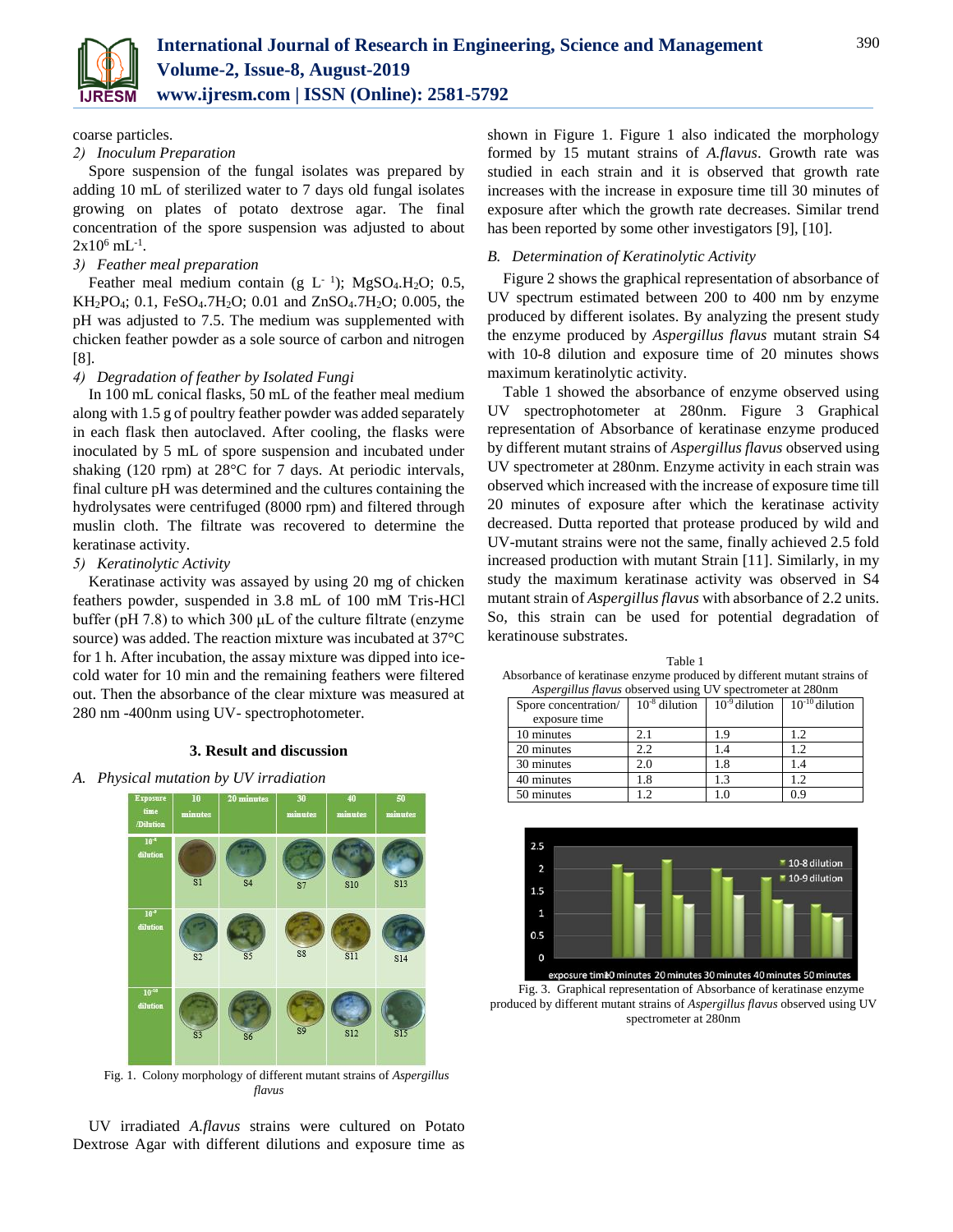

# **International Journal of Research in Engineering, Science and Management Volume-2, Issue-8, August-2019 www.ijresm.com | ISSN (Online): 2581-5792**



Fig. 2. Graphical representation of absorbance of UV spectrum estimated between 200 to 400 nm by enzyme produced by different mutant strains of *Aspergillus flavus*

#### **4. Conclusion**

Accumulation of keratinous substrates in the environment has now become a huge menace. Bioremediation is the only permanent solution for managing this issue. Moreover, keratin is a readily available as a source of amino acids like lysine, cystine, arginine and methionine. And it can also be effectively used in the production of bio fertilizers, bio feed and also used for the production of biogas. Hence, the enzyme keratinase not only leads a way to overcome environmental issue but also helps to use the kertin in beneficial way.

#### **References**

[1] K. K. Teresa, B. Justyna. "Biodegradation of keratin waste: Theory and practical aspects". Waste Manage., vol. 31, pp.1689-1701, 2011.